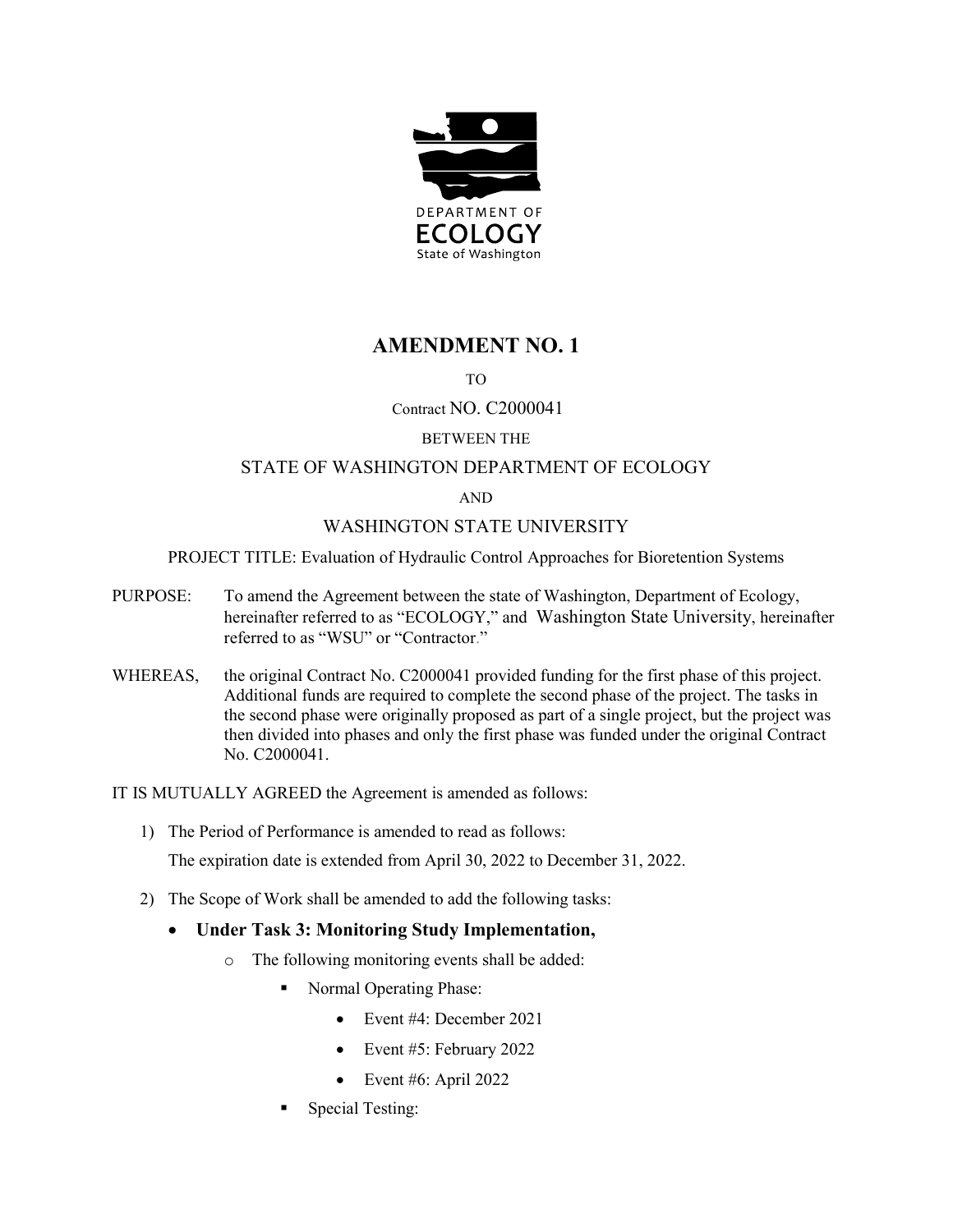State of Washington Department of Ecology Contract no. C2000041, Amendment 1 Washington State University

• Event #3: February 2022

Monitoring events shall be performed as described in the QAPP.

- o The following Deliverables shall be added:
	- Deliverable 3.4: Progress Report #4 summarizing water quality event #4 and O&M observations.
		- Target Date: January 30, 2022
		- Cost: \$20,762
	- Deliverable 3.5: Progress Report  $#5$  summarizing water quality event  $#5$ , special testing event #3, and O&M observations.
		- Target Date: March 30, 2022
		- Cost: \$20,763
	- Deliverable 3.6: Progress Report #6 summarizing water quality event #6 and O&M observations.
		- Target Date: May 30, 2022
		- Cost: \$20,763

# • **Under Task 4: Modeling Study, the following shall be added:**

The research team will conduct a modeling study to expand monitoring results to assess the potential impacts of hydraulic control approaches on idealized case studies in Western Washington. All modeling will be conducted using the most recent update to the Western Washington Hydrology Model (WWHM). The following tasks will be completed as part of this modeling study:

- o Stage-storage-discharge relationships will be developed for both Standard BSM and Alternative BSM with and without outlet controls based on field monitoring data. These will be compared to the default stage-storage-discharge relationships in WWHM. If significant differences are noted, those based on monitoring results will be used in all further modeling.
- o Idealized scenarios will be developed for Bioretention with Underdrains for both Standard BSM and Alternative BSM with and without outlet controls. These scenarios will consider two underlying soil infiltration rates and two sizing approaches. Soil infiltration rates will reflect two representative values within the range of Glacial Till soils because underdrains are more likely to be used on Glacial Till than Glacial Outwash. Sizing scenarios will include a typical application sized to meet water quality treatment standards for 1-acre of new impervious surface and a BMP sized to half of this size (i.e., a constrained retrofit example). In total, sixteen idealized scenarios will be developed (2 media types x 2 outlet control configurations x 2 soil types x 2 sizing approaches).
- o Each of the idealized scenarios will be analyzed using WWHM to assess 1) long term capture efficiency of runoff, 2) long term volume reduction, and 3) flow control benefits.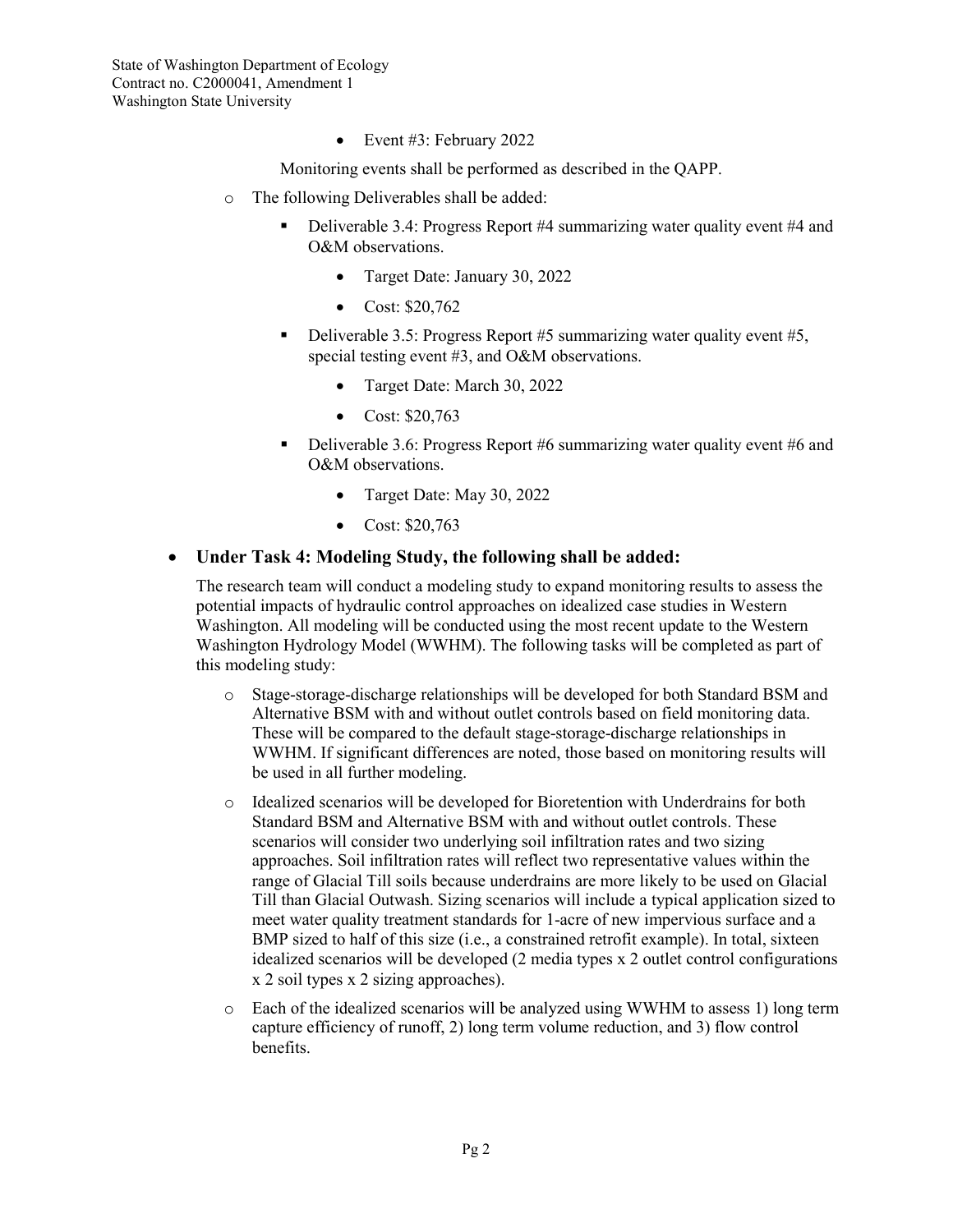o Capture efficiency and volume reduction results will then be combined with water quality monitoring results to estimate the total impact of outlet controls on pollutant loading for the different scenarios.

The following deliverables will be completed as part of Task 4: Modeling Study:

**Deliverable 4.1:** Modeling Study Plan summarizing the modeling approach that will be used. The Modeling Study Plan will be reviewed by the Technical Advisory Committee, updated based on feedback received, and then submitted to Ecology. The research team does not anticipate modifying the modeling study approach following submission of the Modeling Study Plan to Ecology.

- o Target date: June 30, 2022
- o Cost: \$5,000

**Deliverable 4.2:** Draft Modeling Study Report summarizing the modeling approach, idealized scenarios, and modeling results. The Draft Modeling Study Report will be submitted as an Appendix to the Draft Final Project Report.

- o Target date: August 30, 2022
- o Cost: \$15,000

**Deliverable 4.3:** Final Modeling Study Report which will consist of an update to the Draft Modeling Report based on feedback received from Ecology. The Final Modeling Study Report will be submitted as an Appendix to the Final Project Report.

- o Target date: November 30, 2022
- o Cost: \$5,000

### • **Under Task 5: Reporting, the following shall be added:**

The research team will complete data analysis, present results in a final presentation, prepare draft and final reports, compile data into a database and submit to Ecology, and complete an executive summary.

The following Deliverables shall be added:

**Deliverable 5.2:** Presentation to TAC and Stormwater Work Group. Following completion of data analysis, a presentation will be delivered to the TAC and the Stormwater Work Group. This presentation is anticipated to be in person. Feedback received during this presentation will be incorporated into future reporting deliverables.

- o Target Date: June 30, 2022
- o Cost: \$11,500

**Deliverable 5.3:** Draft Final Report summarizing monitoring activities, monitoring results, data analysis, and implications for stormwater management. The Draft Final Report will include several appendices including water quality monitoring data, hydraulic monitoring data, and the Draft Modeling Study Report. The Draft Final Report will be submitted to Ecology for review.

- o Target Date: August 30, 2022
- o Cost: \$24,000

**Deliverable 5.4:** Final Report which will incorporate comments received by Ecology.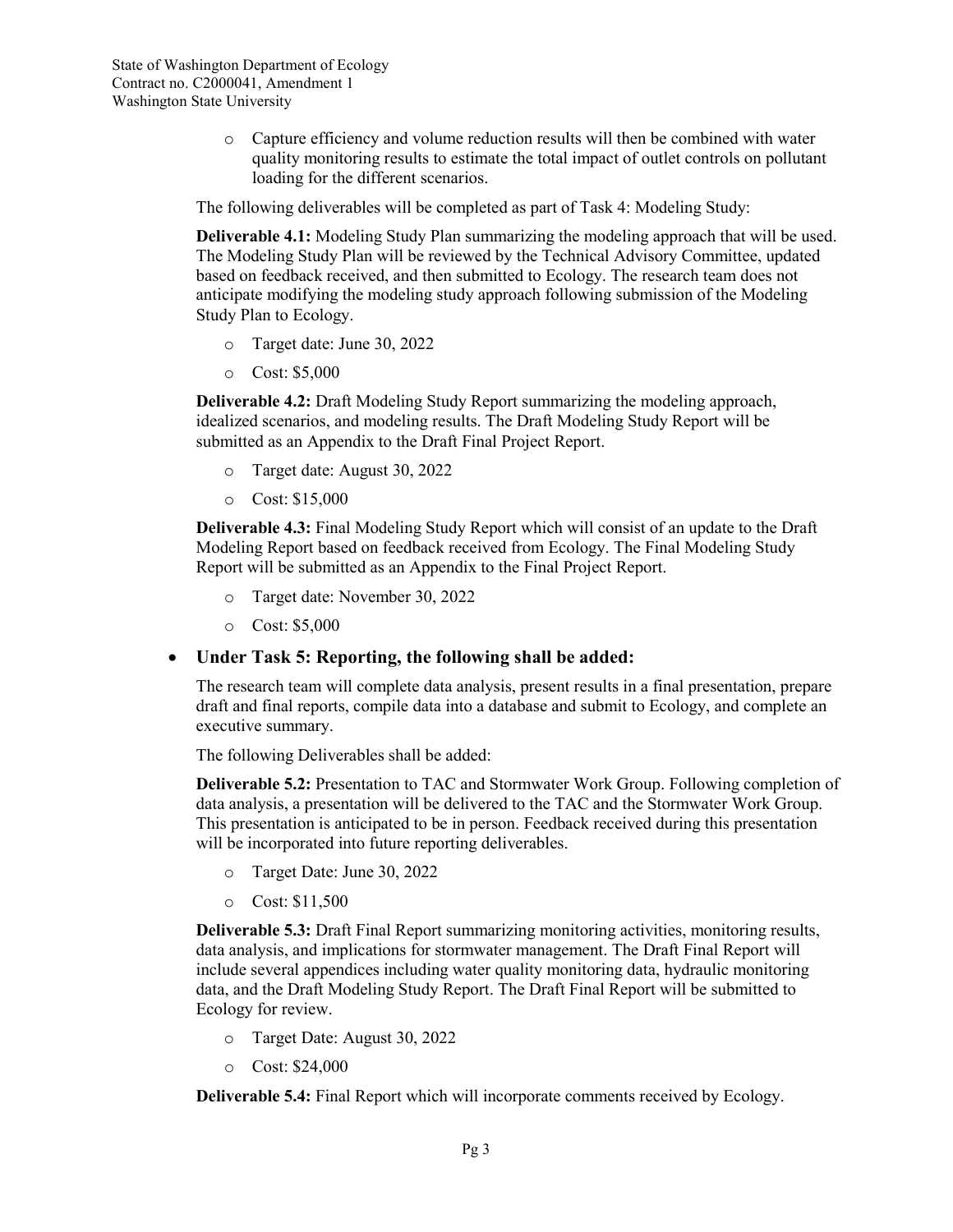- o Target Date: November 30, 2022
- o Cost: \$12,000

**Deliverable 5.5:** Project results database which will include water quality and hydraulic monitoring data. These data will be compiled into a database and submitted to Ecology.

- o Target Date: December 30, 2022
- o Cost: \$5,070

**Deliverable 5.6:** Executive Summary which will consist of a 2-page summary and "takehome" messages from this project.

- o Target Date: December 30, 2022
- o Cost: \$2,000
- 3) The Budget is amended to increase the total budget by \$141,858. A breakdown of increased costs is presented in Table 1.

| <b>Task</b>                      | <b>WSC</b>                  |               | Geosyntec    |               | <b>Direct</b><br>$\text{Costs}$ <sup>1</sup> | <b>WSC</b><br>$F\&A^2$ | Total <sup>3</sup> |
|----------------------------------|-----------------------------|---------------|--------------|---------------|----------------------------------------------|------------------------|--------------------|
|                                  | <b>Months</b><br><b>FTE</b> | <b>Budget</b> | <b>Hours</b> | <b>Budget</b> |                                              |                        |                    |
| Task 1 - Planning<br>and QAPP    | Not part of this amendment. |               |              |               |                                              |                        |                    |
| Task 2 - Install<br>and Startup  | Not part of this amendment. |               |              |               |                                              |                        |                    |
| Task 3 - Study<br>Implementation | 9.0                         | \$36,837      | 85           | \$15,000      | \$51,837                                     | \$10,451               | \$62,288           |
| Task $4-$<br>Modeling Study      | 0.0                         | \$0           | 140          | \$25,000      | \$25,000                                     | \$0                    | \$25,000           |
| Task $5-$<br>Reporting           | 1.7                         | \$18,900      | 170          | \$30,000      | \$48,900                                     | \$5,670                | \$54,570           |
| <b>Project Total</b>             | 10.7                        | \$55,737      | 395          | \$70,000      | \$125,737                                    | \$16,121               | \$141,858          |

1 – Direct Costs are summed WSC budget + Geosyntec budget

2 – WSU Facilities and Administration for State-funded projects is 30% on WSU salaries and benefits.

3 – Total costs are summed Direct Costs + WSU F&A